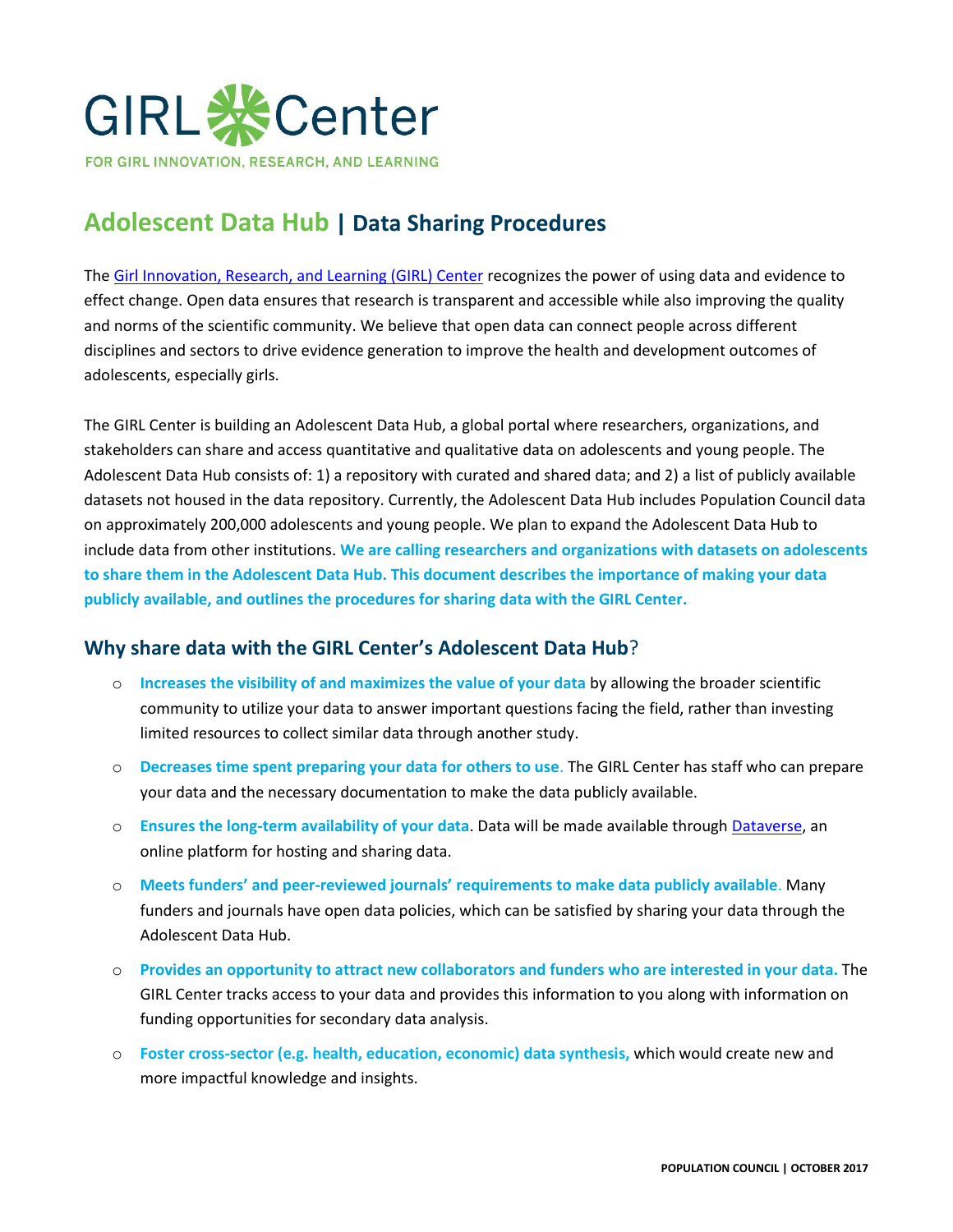# **The GIRL Center's Adolescent Data Hub seeks data that meet the following criteria:**

- $\circ$  Age range: 10-24 years. Data can include individuals outside of this age range.
- o Girls and/or boys.
- o All identifiable information is removed.
- o Data from any geographic location.
- o Has the appropriate ethical approvals.

## **Researchers and/or organizations have the following options when sharing their data.**

- o **Option 1 - Open Access:** The data are completely available to the public. Any user can download data from Dataverse once the user submits basic information (e.g. name, affiliation) and a brief project description.
- o **Option 2 - Restricted Access:** User submits a request form containing a description of the research project and analysis plans to the GIRL Center. The study Principal Investigator (PI) specifies who grants access to the data and under what conditions (if applicable):

*Option A*: The GIRL Center grants access to all requests.

*Option B*: The study PI grants access to all requests.

# **Users who access data from the GIRL Center's Adolescent Data Hub will be required to:**

- $\circ$  Cite the dataset as the data source in any publications or output based on the data.
- o Acknowledge funding source(s) and the investigator(s) of the original study.
- o Provide the GIRL Center with a link to the final publication(s).
- o Provide study documentation (code and Readme files with instructions to replicate analyses) to the GIRL Center, which will be uploaded to Dataverse. We will also encourage users to provide study protocol(s) and codebook(s).

## **Procedures for depositing data in the GIRL Center's Adolescent Data Hub**

- 1. **Study PI submits data deposit form and relevant documentation to the GIRL Center's data archivist.** 
	- $\circ$  The data deposit form asks study PI for description of the data; specifies type of access (open or restricted); documentation of appropriate ethical approvals; and verification that the study team and relevant stakeholders approved the data deposit.
	- $\circ$  The relevant documentation includes, but are not limited to, data file(s) and other documentation (e.g., code, codebooks, sampling/study design, data collection instruments, summary statistics, project summaries, research protocols, and bibliographies of publications pertaining to the data).